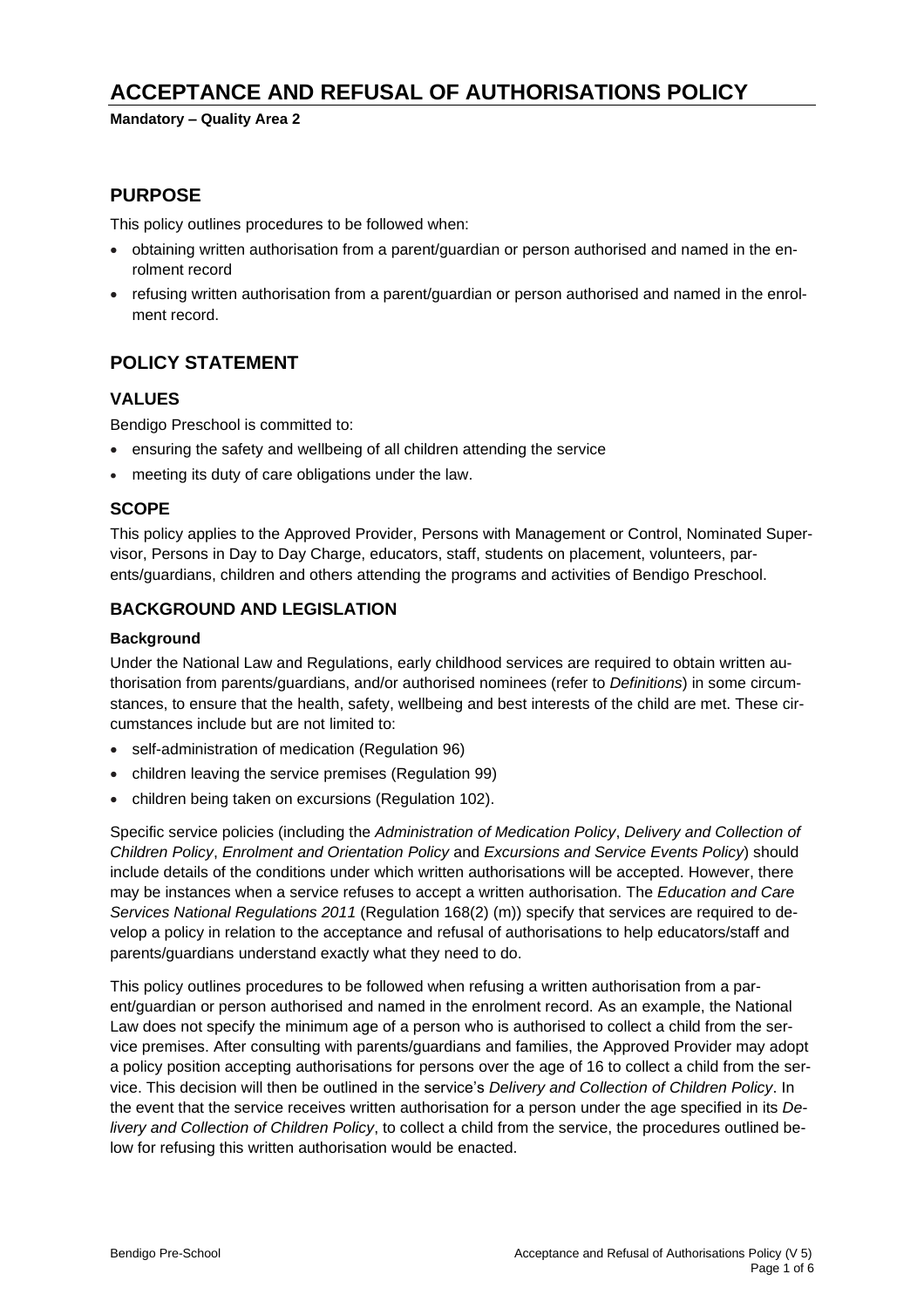#### **Legislation and standards**

Relevant legislation and standards include but are not limited to:

- *Children, Youth and Families Act 2005* (Vic) *Child Wellbeing and Safety Act 2005* (Vic)
- *Child Wellbeing and Safety Act 2005* (Vic) (Part 2: Principles for Children)
- *Education and Care Services National Law Act 2010*: Section 167
- *Education and Care Services National Regulations 2011*: Regulations 96, 99, 102, 160, 161, 168(2)(m), 170
- *Family Law Act 1975* (Cth)
- *National Quality Standard*, Quality Area 2: Children's Health and Safety
	- − Standard 2.2: Safety

The most current amendments to listed legislation can be found at:

- Victorian Legislation Victorian Law Today: <http://www.legislation.vic.gov.au/>
- Commonwealth Legislation ComLaw: <http://www.comlaw.gov.au/>

### **DEFINITIONS**

The terms defined in this section relate specifically to this policy. For commonly used terms e.g. Approved Provider, Nominated Supervisor, Regulatory Authority etc. refer to the *General Definitions* section of this manual.

**Attendance record:** Kept by the service to record details of each child attending the service including name, time of arrival and departure, signature of person delivering and collecting the child or of the Nominated Supervisor or educator (Regulation 158(1)).

**Authorised nominee:** (In relation to this policy) a person who has been given written authority by the parents/guardians of a child to collect that child from the education and care service. These details will be on the child's enrolment form.

The National Law and National Regulations do not specify a minimum age limit for an authorised nominee. Each service will need to determine if a person under the age of 18 is able to be an authorised nominee and, if so, what constitutes the minimum acceptable age at that service.

**Duty of care:** A common law concept that refers to the responsibilities of organisations to provide people with an adequate level of protection against harm and all reasonable foreseeable risk of injury.

**Inappropriate person:** A person who may pose a risk to the health, safety or wellbeing of any child attending the education and care service, or whose behaviour or state of mind make it inappropriate for him/her to be on the premises e.g. a person under the influence of drugs or alcohol (Act 171(3)).

**Medication record:** Contains details for each child to whom medication is to be administered by the service. This includes the child's name, signed authorisation to administer medication and a record of the medication administered, including time, date, dosage, manner of administration, name and signature of person administering the medication and of the person checking the medication, if required (Regulation 92). A sample medication record is available on the ACECQA website.

### **SOURCES AND RELATED POLICIES**

#### **Sources**

• Australian Children's Education and Care Quality Authority (ACECQA): [www.acecqa.gov.au](http://www.acecqa.gov.au/)

#### **Service policies**

- *Administration of Medication Policy*
- *Child Safe Environment Policy*
- *Dealing with Medical Conditions Policy*
- *Delivery and Collection of Children Policy*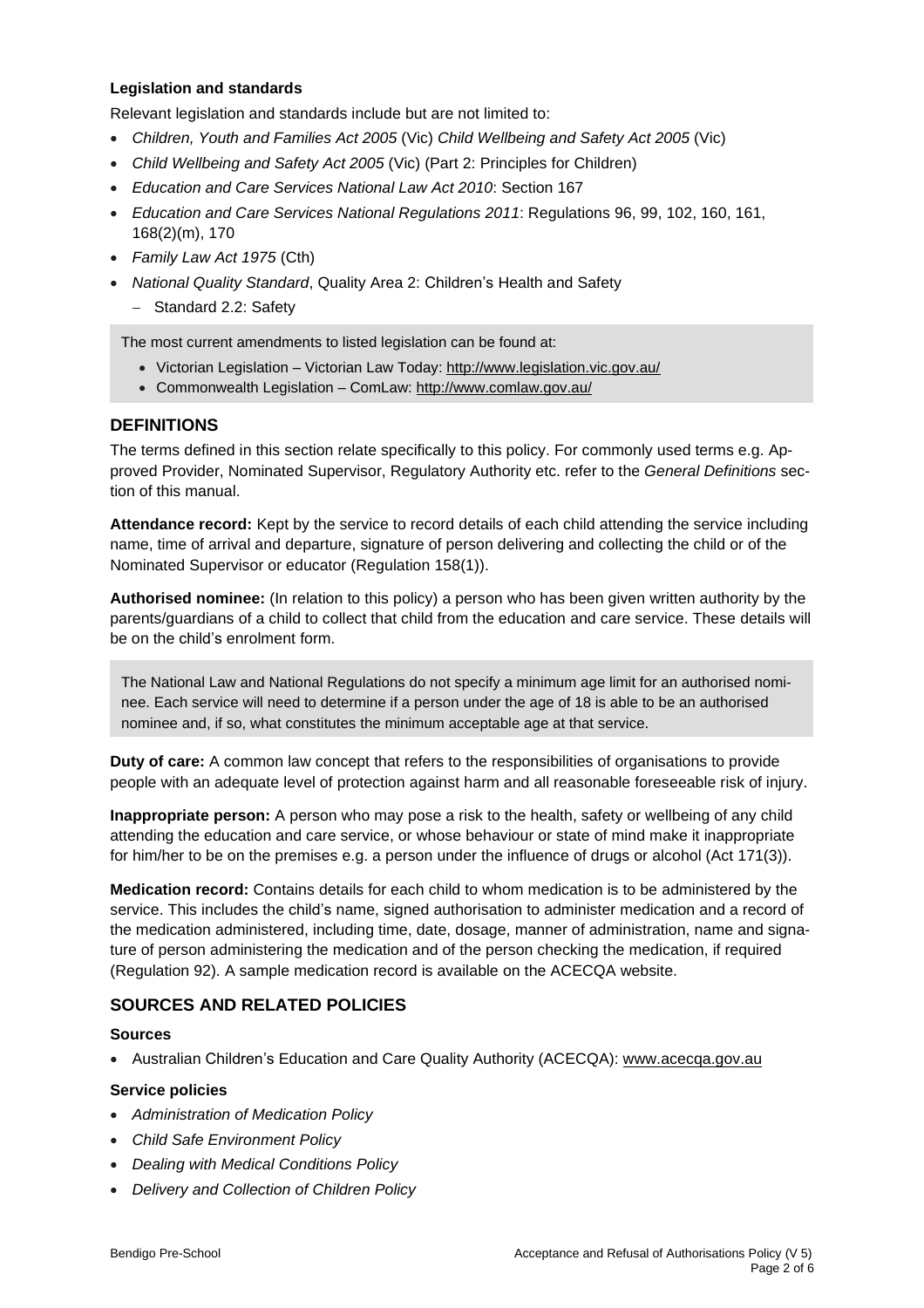- *Enrolment and Orientation Policy*
- *Excursions and Service Events Policy*
- *Incident, Injury, Trauma and Illness Policy*

## **PROCEDURES**

#### **The Approved Provider or Persons with Management or Control is responsible for:**

- ensuring that parents/guardians are provided with a copy of all service policies
- ensuring that the Nominated Supervisor and all staff follow the policies and procedures of the service
- ensuring that all parents/guardians have completed the authorised nominee section of their child's enrolment form (refer to *Enrolment and Orientation Policy*), and that the form is signed and dated before the child is enrolled at the service
- ensuring that permission forms for excursions are provided to the parent/guardian or authorised nominee prior to the excursion (refer to *Excursions and Service Events Policy*)
- ensuring that an attendance record (refer to *Definitions*) is maintained to account for all children attending the service
- keeping a written record of all visitors to the service, including time of arrival and departure
- ensuring that where children require medication to be administered by educators/staff, this is authorised in writing, signed and dated by a parent/guardian or authorised nominee, and included with the child's medication record (refer to *Definitions*) (refer to *Administration of Medication Policy* and *Dealing with Medical Conditions Policy*)
- ensuring educators/staff do not administer medication without the authorisation of a parent/guardian or authorised nominee, except in the case of an emergency, including an asthma or anaphylaxis emergency (refer to *Administration of Medication Policy*, *Dealing with Medical Conditions Policy*, *Incident, Injury, Trauma and Illness Policy*, *Emergency and Evacuation Policy, Asthma Policy* and *Anaphylaxis Policy*)
- ensuring educators/staff allow a child to participate in an excursion only with the written authorisation of a parent/guardian or authorised nominee including details required under Regulation 102(4)&(5) (refer to *Excursions and Service Events Policy*)
- ensuring educators/staff allow a child to depart from the service only with a person who is the parent/guardian or authorised nominee, or with the written authorisation of one of these, except in the case of a medical or other emergency (refer to *Delivery and Collection of Children Policy* and *Child Safe Environment Policy*)
- ensuring that there are procedures in place if an inappropriate person (refer to *Definitions*) attempts to collect a child from the service (refer to *Delivery and Collection of Children Policy* and *Child Safe Environment Policy*)
- developing and enacting procedures for dealing with a written authorisation that does not meet the requirements outlined in service policies (refer to Attachment 1).

#### **The Nominated Supervisor or Person in Day to Day Charge is responsible for:**

- following the policy and procedures of the service
- ensuring that medication is not administered to a child without the authorisation of a parent/guardian or authorised nominee, except in the case of an emergency, including an asthma or anaphylaxis emergency (refer to *Administration of Medication Policy, Dealing with Medical Conditions Policy*, *Incident, Injury, Trauma and Illness Policy*, *Emergency and Evacuation Policy*, *Asthma Policy* and *Anaphylaxis Policy*)
- ensuring a child only departs from the service with a person who is the parent/guardian or authorised nominee, or with the written authorisation of one of these, except in the case of a medical or other emergency (refer to *Delivery and Collection of Children Policy* and *Child Safe Environment Policy*)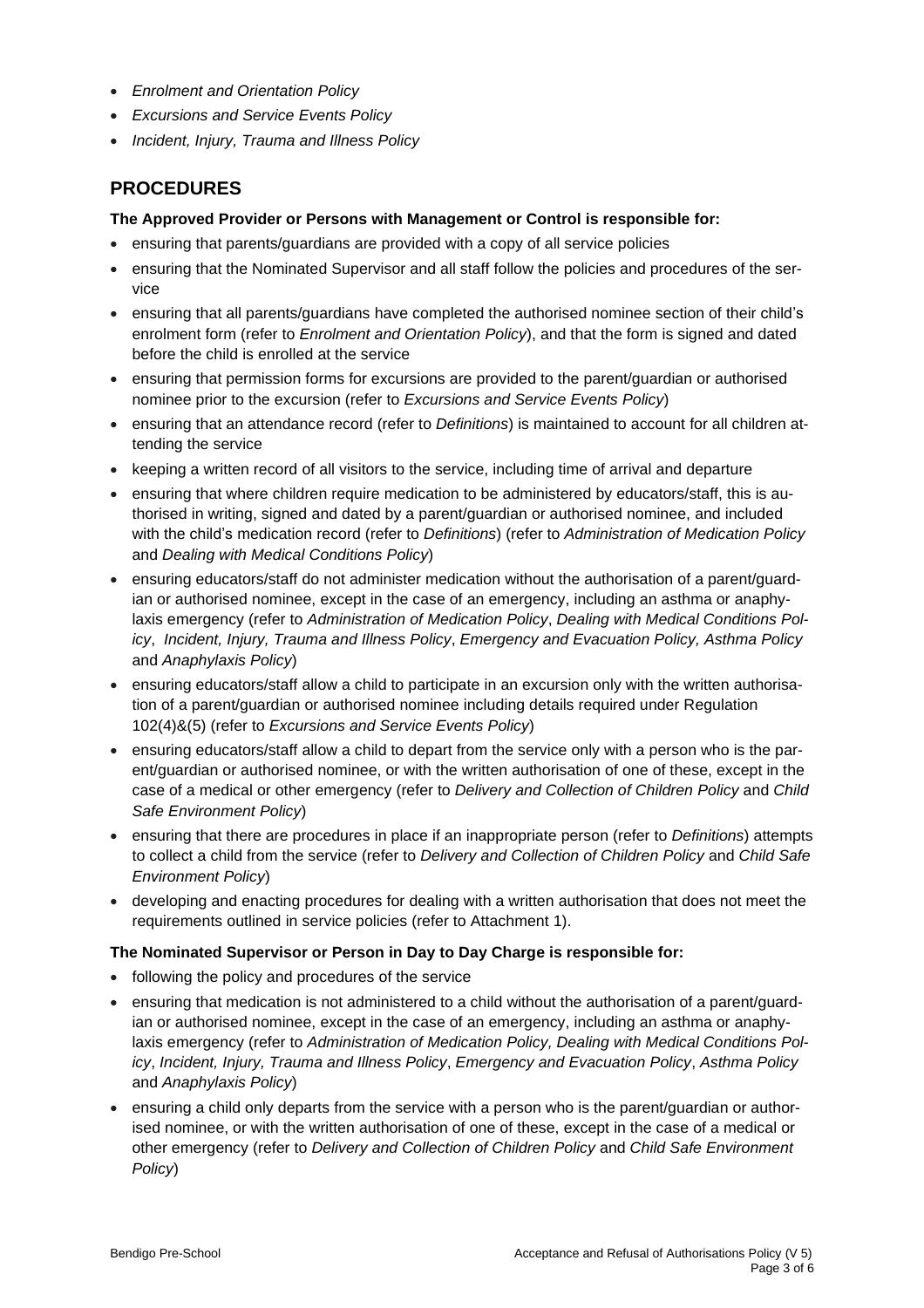- ensuring a child is not taken outside the service premises on an excursion except with the written authorisation of a parent/guardian or authorised nominee including details required under Regulation 102(4)&(5) (refer to *Excursions and Service Events Policy*)
- informing the Approved Provider when a written authorisation does not meet the requirements outlined in service policies.

### **Educators and other staff are responsible for:**

- following the policies and procedures of the service
- checking that parents/guardians sign and date permission forms for excursions
- checking that parents/guardians or authorised nominees sign the attendance record (refer to *Definitions*) as their child arrives at and departs from the service
- administering medication only with the written authorisation of a parent/guardian or authorised nominee, except in the case of an emergency, including an asthma or anaphylaxis emergency (refer to *Administration of Medication Policy*, *Dealing with Medical Conditions Policy*, *Incident, Injury, Trauma and Illness Policy* and *Emergency and Evacuation Policy*)
- allowing a child to participate in an excursion only with the written authorisation of a parent/guardian or authorised nominee including details required under Regulation 102(4)&(5) (refer to *Excursions and Service Events Policy*)
- allowing a child to depart from the service only with a person who is the parent/guardian or authorised nominee, or with the written authorisation of one of these, except in the case of a medical or other emergency (refer to *Delivery and Collection of Children Policy* and *Child Safe Environment Policy*)
- following procedures if an inappropriate person (refer to *Definitions*) attempts to collect a child from the service (refer to *Delivery and Collection of Children Policy* and *Child Safe Environment Policy*)
- informing the Approved Provider when a written authorisation does not meet the requirements outlined in service policies.

### **Parents/guardians are responsible for:**

- reading and complying with the policies and procedures of the service
- completing and signing the authorised nominee section (refer to *Definitions*) of their child's enrolment form (refer to *Enrolment and Orientation Policy*) before their child commences at the service
- signing and dating permission forms for excursions
- signing the attendance record (refer to *Definitions*) as their child arrives at and departs from the service
- providing written authorisation where children require medication to be administered by educators/staff, and signing and dating it for inclusion in the child's medication record (refer to *Definitions*).

### **Volunteers and students, while at the service, are responsible for following this policy and its procedures.**

### **EVALUATION**

In order to assess whether the values and purposes of the policy have been achieved, the Approved Provider will:

- regularly seek feedback from everyone affected by the policy regarding its effectiveness
- monitor the implementation, compliance, complaints and incidents in relation to this policy
- keep the policy up to date with current legislation, research, policy and best practice
- revise the policy and procedures as part of the service's policy review cycle, or as required
- notify parents/guardians at least 14 days before making any changes to this policy or its procedures.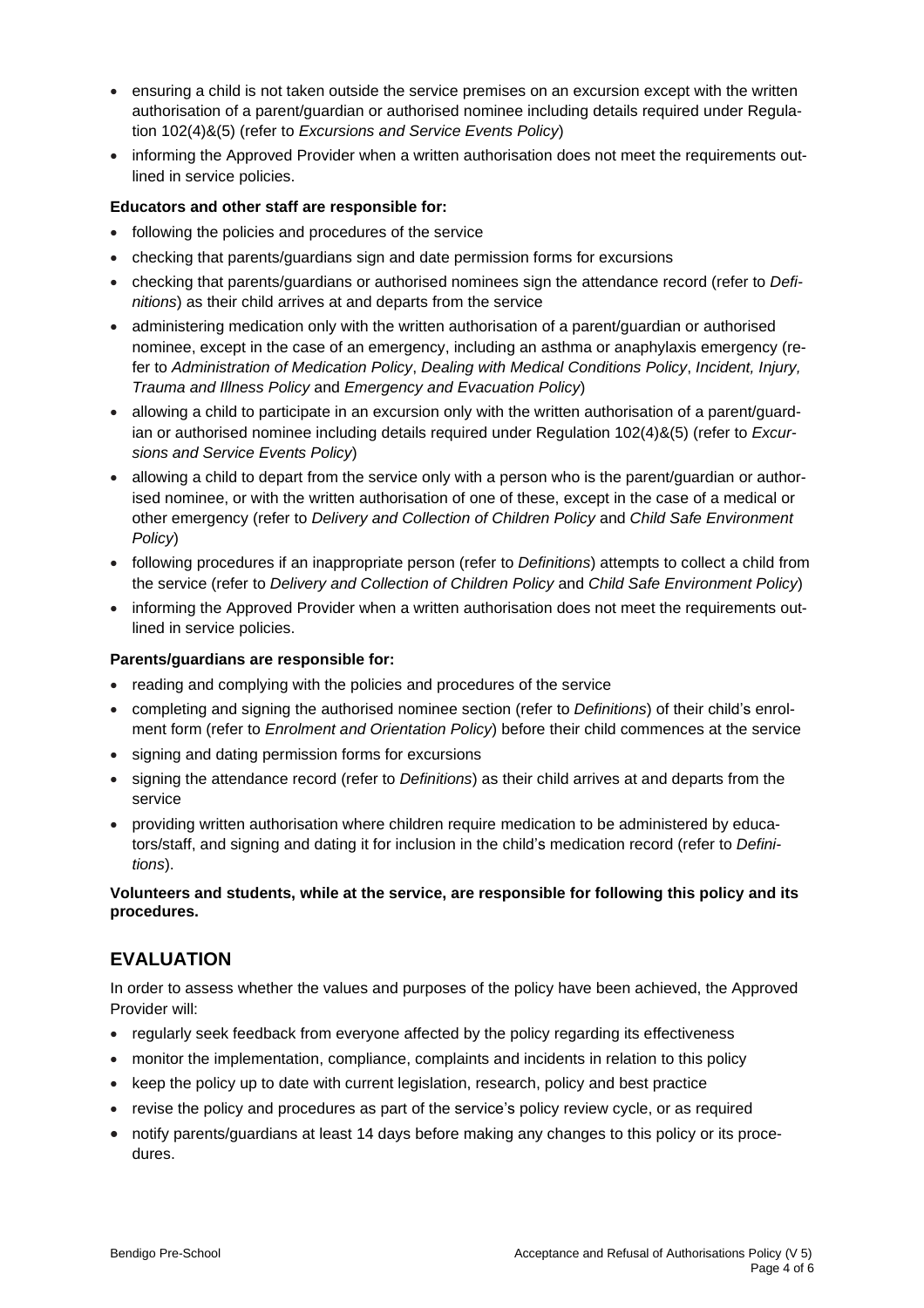# **ATTACHMENTS**

• Attachment 1: Procedures for refusing a written authorisation

### **AUTHORISATION**

This policy was adopted by the Approved Provider of Bendigo Preschool on 9<sup>th</sup> June 2020.

**REVIEW DATE:** JUNE 2022